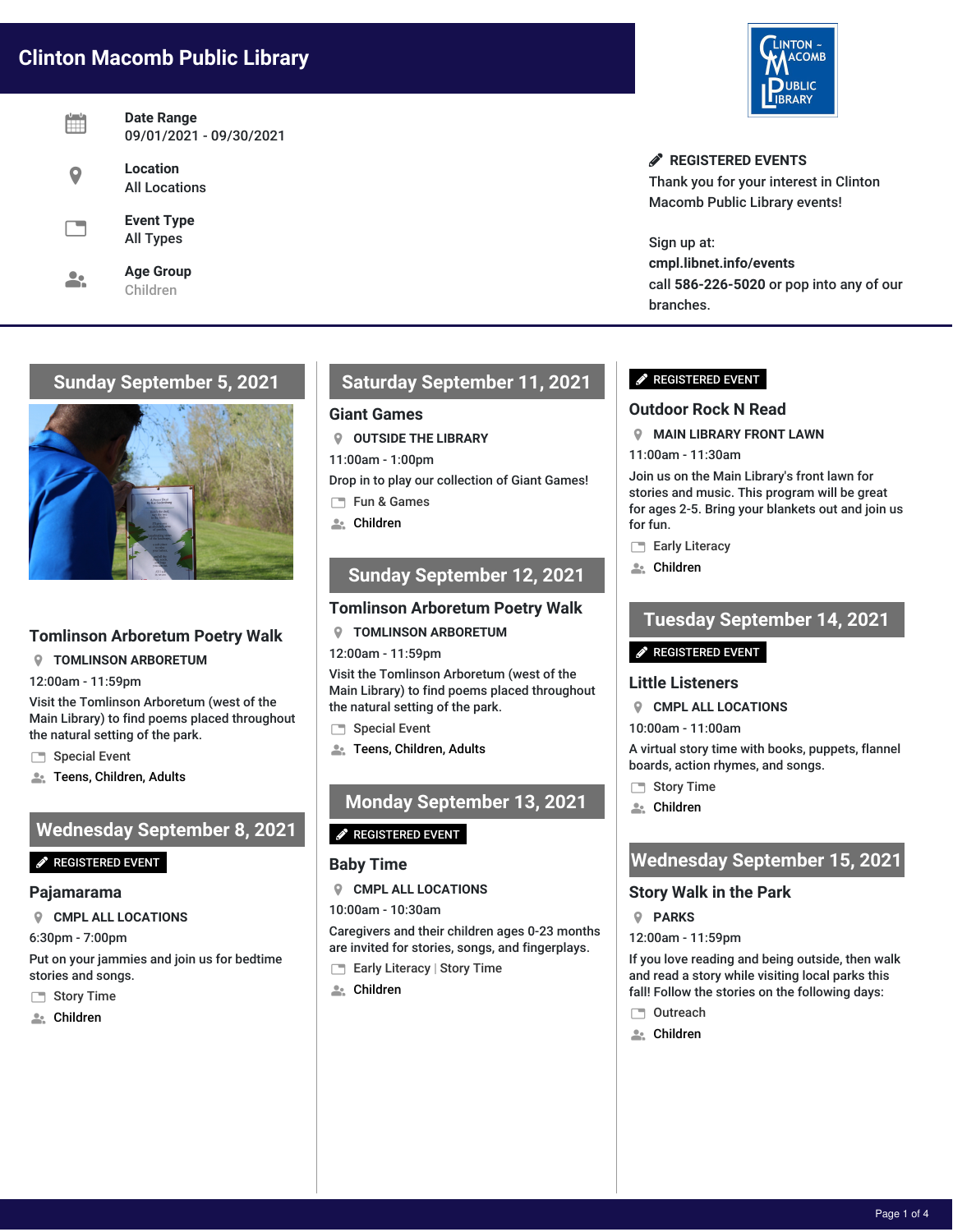# **Thursday September 16, 2021**

#### **P** REGISTERED EVENT

## **Preschool Story Time**

**CMPL ALL LOCATIONS**

10:00am - 11:00am

Preschoolers ages 3-6 are invited for stories and songs. If you register for this event, we ask that you attend every Thursday at 10am beginning September 16.

Story Time

**A:** Children

## **Saturday September 18, 2021**

### **P** REGISTERED EVENT

## **Firelight Shadow Theater - Spin Me a Shadow, Tell Me a Tale**

**CMPL ALL LOCATIONS**

11:00am - 12:00pm

Discover the magical world of shadow puppetry. Enjoy shadow puppetry versions of folktales from around the world and learn how to create shadow puppets from scratch.

Fun & Games

**A.** Children

## $\mathscr{P}$  REGISTERED EVENT

### **Xtreme Readers**

#### **CMPL ALL LOCATIONS**

2:00pm - 3:00pm

Children ages 10-12 can pick up a book kit and join us for a book club program via Zoom. We'll have some fun talking about the book and doing a craft or activity using the materials in the book kit.

**Book Discussion** 

**A**: Children

## **Sunday September 19, 2021**



## **Tomlinson Arboretum Poetry Walk**

## **TOMLINSON ARBORETUM**

#### 12:00am - 11:59pm

Visit the Tomlinson Arboretum (west of the Main Library) to find poems placed throughout the natural setting of the park.

Special Event

**2.** Teens, Children, Adults

## **Story Walk in the Park**

**PARKS**

12:00am - 11:59pm

If you love reading and being outside, then walk and read a story while visiting local parks this fall! Follow the stories on the following days:

- □ Outreach
- **A** Children

# **Monday September 20, 2021**

## **P** REGISTERED EVENT

## **Baby Time**

**CMPL ALL LOCATIONS**

10:00am - 10:30am

Caregivers and their children ages 0-23 months are invited for stories, songs, and fingerplays.

- **Early Literacy | Story Time**
- **A:** Children

### **REGISTERED EVENT**

## **Outdoor Rock N Read**

#### **MAIN LIBRARY FRONT LAWN**

11:00am - 11:30am

Join us on the Main Library's front lawn for stories and music. This program will be great for ages 2-5. Bring your blankets out and join us for fun.

- Early Literacy
- **A:** Children

## **Children's Chat**

### **FACEBOOK LIVE**

2:00pm - 2:30pm

Your children's librarians will be meeting every 3rd Monday on Facebook Live to chat about books, pop culture, library news, and more. Follow the library on Facebook to be sure you don't miss us!

- Early Literacy
- **Children, Adults**

# **Tuesday September 21, 2021**

## REGISTERED EVENT

## **Little Listeners**

- **CMPL ALL LOCATIONS**
- 10:00am 11:00am

A virtual story time with books, puppets, flannel boards, action rhymes, and songs.

- Story Time
- **Let** Children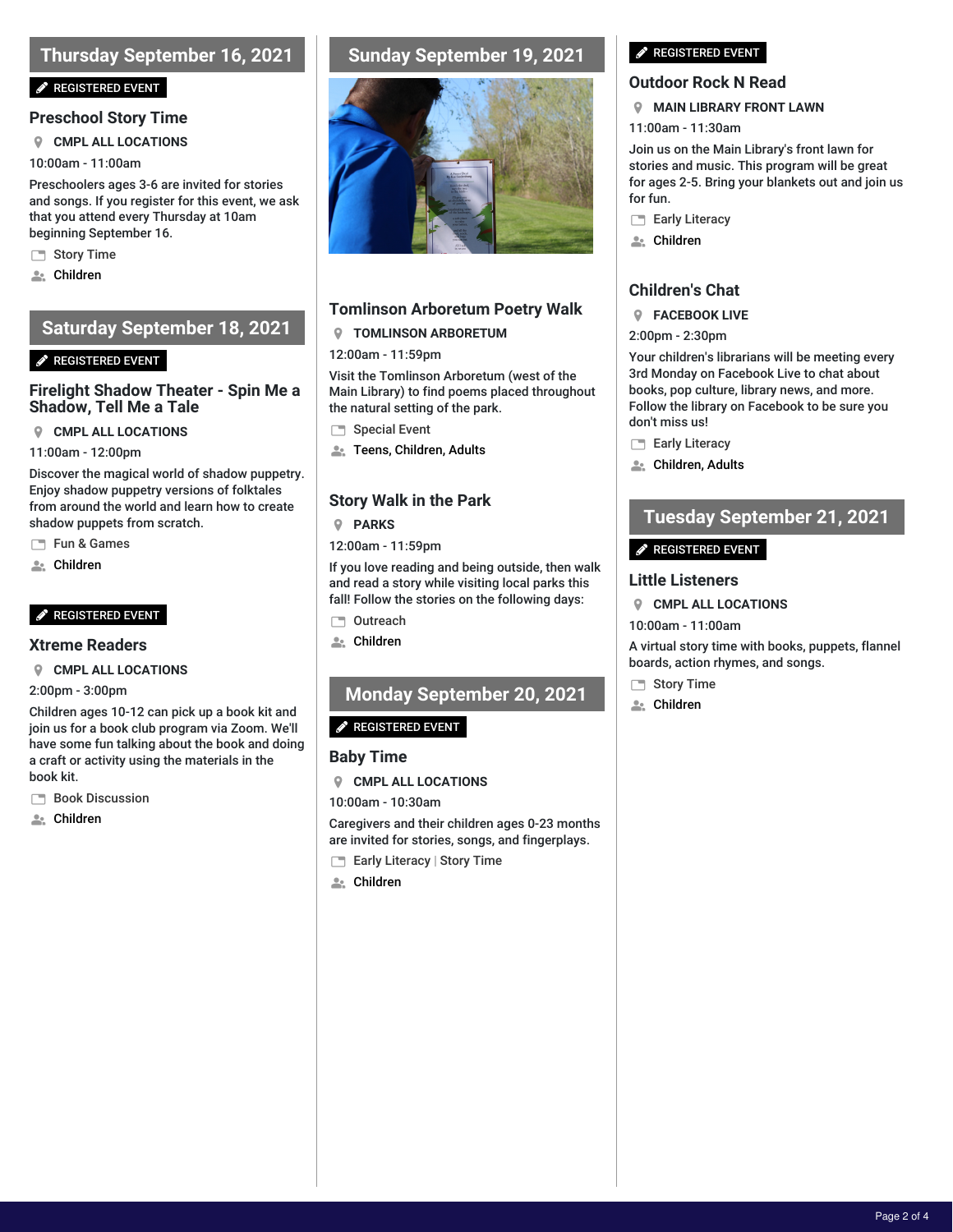# **Thursday September 23, 2021**

## **P** REGISTERED EVENT

## **Preschool Story Time**

**CMPL ALL LOCATIONS**

10:00am - 11:00am

Preschoolers ages 3-6 are invited for stories and songs. If you register for this event, we ask that you attend every Thursday at 10am beginning September 16.

Story Time

**A:** Children

## **Saturday September 25, 2021**

## **P** REGISTERED EVENT

## **Cirque Amongus**

**VIRTUAL EVENT VIA ZOOM**

11:00am - 12:00pm

Part comedy, part circus and a whole lot of fun! This virtual performance will amaze you! All ages.

Family

Teens, Children, Adults

## **P** REGISTERED EVENT

- **Book Blasters**
- **CMPL ALL LOCATIONS**

2:00pm - 3:00pm

Children ages 7-9 can pick up a book kit and join us for a book club program via Zoom.

**Book Discussion** 

**Also** Children

## **Sunday September 26, 2021**



## **Tomlinson Arboretum Poetry Walk**

## **TOMLINSON ARBORETUM**

### 12:00am - 11:59pm

Visit the Tomlinson Arboretum (west of the Main Library) to find poems placed throughout the natural setting of the park.

- Special Event
- **A: Teens, Children, Adults**

## **Story Walk in the Park**

**PARKS**

12:00am - 11:59pm

If you love reading and being outside, then walk and read a story while visiting local parks this fall! Follow the stories on the following days:

- □ Outreach
- **A** Children

# **Monday September 27, 2021**

## $\mathscr{P}$  REGISTERED EVENT

## **Library Loot**

**CMPL ALL LOCATIONS**

12:00am - 11:59pm

Attention middle grade book lovers! Love to read but not sure what to read next or want to try a surprise suggestion? Sign up for Library Loot! This programs is open to patrons in grades 3-5, only.

- Early Literacy
- **A**: Children

## **P** REGISTERED EVENT

## **Little Library Loot**

- **CMPL ALL LOCATIONS**
- 12:00am 11:59pm

Attention young book lovers! Love to read but not sure what to read next or want to try a surprise suggestion? Sign up for Little Library Loot! This programs is open to kids ages 0-7.

- Early Literacy
- **A:** Children

## REGISTERED EVENT

## **Baby Time**

- **CMPL ALL LOCATIONS**
- 10:00am 10:30am

Caregivers and their children ages 0-23 months are invited for stories, songs, and fingerplays.

- Early Literacy | Story Time
- **A:** Children

### **P** REGISTERED EVENT

## **Outdoor Rock N Read**

- **MAIN LIBRARY FRONT LAWN**
- 11:00am 11:30am

Join us on the Main Library's front lawn for stories and music. This program will be great for ages 2-5. Bring your blankets out and join us for fun.

- Early Literacy
- **A:** Children

# **Tuesday September 28, 2021**

## REGISTERED EVENT

## **Little Listeners**

- **CMPL ALL LOCATIONS**
- 10:00am 11:00am

A virtual story time with books, puppets, flannel boards, action rhymes, and songs.

- Story Time
- **A:** Children